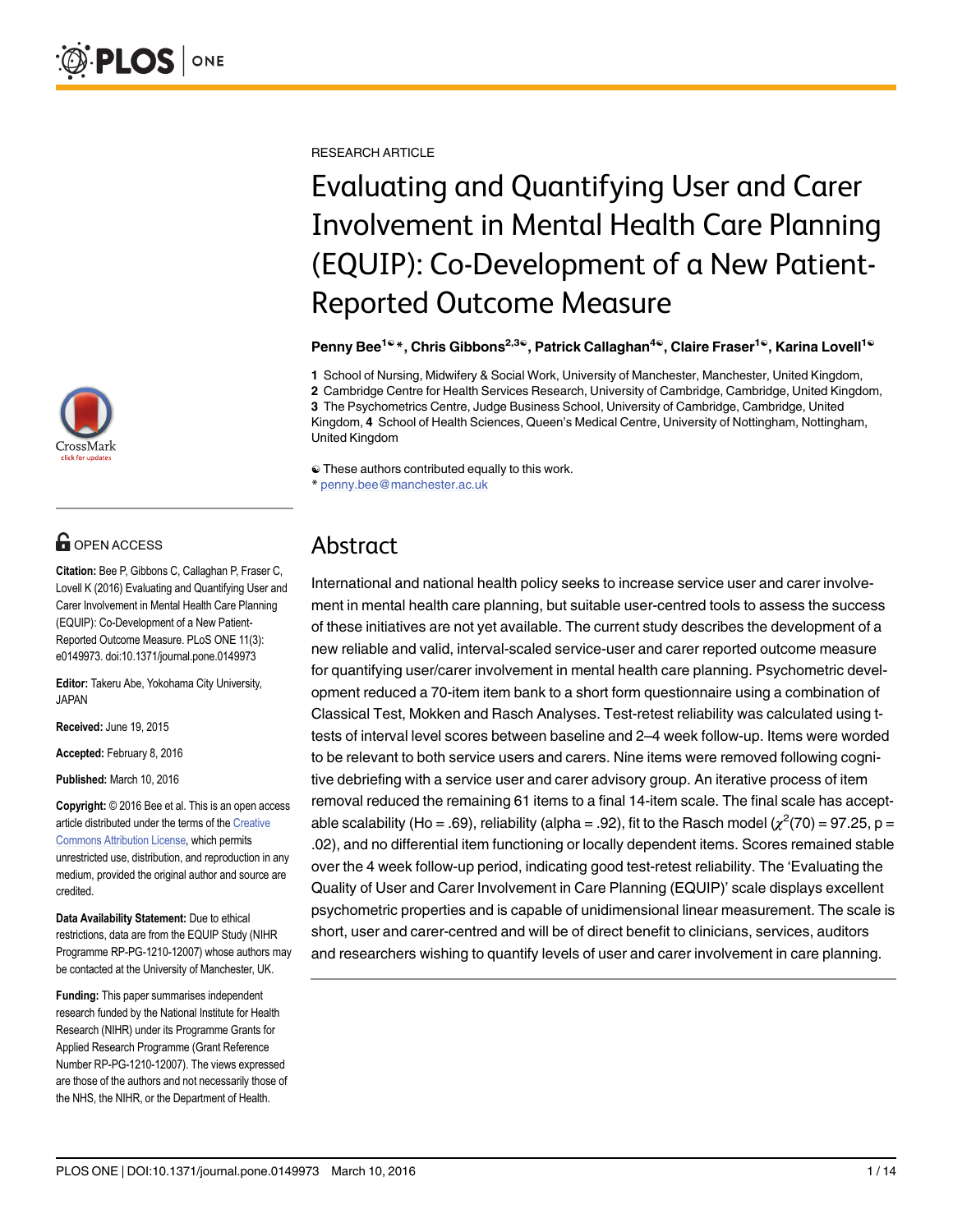<span id="page-1-0"></span>

Competing Interests: The authors have declared that no competing interests exist.

#### Introduction

Mental health services have undergone marked transformation over the last decade, reflecting a shift towards user-led models of care. Consolidation of contemporary care philosophies including patient-centred care  $[1]$  $[1]$ , shared decision-making  $[2]$  $[2]$  $[2]$  and patient empowerment  $[3]$  $[3]$ have led to a rise in recovery-orientated services and a long standing drive towards increased service user and carer involvement in care planning. In the UK, this shift is most recently reflected in the personalisation agenda championed by adult social care, and gives rise to increasing demands for service implementation, local and regional evaluations and nationallevel audits focussed on service user and carer experience.

Independently, international health services and health service researchers have embraced a similar move towards increased development and use of patient-reported outcome measures (PROMs). Psychometrically robust PROMs are tools specifically designed to represent, prioritise and accurately quantify aspects of service provision from a service user perspective. Although not without criticism, data from PROMs are increasingly being incorporated into audits and research trials, and when aggregated and analysed at a systems level, provide a viable means by which to improve care quality and health outcomes across services and specialities [\[4,5](#page-11-0)].

Historically, local and national care quality surveys have monitored service user involvement in mental health care planning through objective performance indicators such as the presence of a service user's signature on a care plan or the provision of a document copy for the person concerned [\[6\]](#page-11-0). Care plans often fail to include the views of service users or carers  $[7,8]$  $[7,8]$  and although contemporary policy  $[9]$  $[9]$  and guidelines  $[10]$  consistently advocate service user involvement as a means of improving the culture and responsiveness of mental health services,. evidence suggests that the majority of service users and carers continue to feel marginalised in the planning of their care [\[11,12\]](#page-11-0).

Whether such data reflect genuine deficits in service user-involved care or merely discrepancies in the definition of this process is more difficult to elucidate. Despite its centrality to international and national mental health policy, user involvement in care planning remains inconsistently defined. Theory articulation allows for the conceptualisation of user involvement as both a linear (outcome-focused) and hierarchical (relational) event. Systematic evidence synthesis suggest that whilst current auditor standards emphasise and promote the documentary outcomes of mental health care planning, users and carers remain much more sensitive to the nature and quality of the relational aspects underpinning their development [\[12](#page-11-0)]. Thus, whilst existing measures do not prohibit meaningful user involvement, they may not fully reflect the practice-based activities that confer most benefit to service users and carers. Policy implementation and service improvement initiatives are thus potentially limited by a lack of validated and acceptable tools by which to quantify care planning involvement  $[13]$ .

Published concepts of patient-centred care provide a potentially useful framework within which to locate a theoretical understanding of service user involvement in mental health care planning [\[14\]](#page-11-0). Systematic reviews of national and international mental health literature identify a common set of antecedents to care planning involvement [[12](#page-11-0)]. These comprise the acquisition of adequate service user buy-in, meaningful information exchange, participatory deliberation and participatory decision-making. Existing frameworks of patient-centred care emphasise potential nomothetic (group level) and idiographic (individual level) influences on these processes, but are unable to fully capture the subtleties and nuances of frontline mental health practice.

Much of the literature that has been used to derive or validate theoretical frameworks of patient-centred care derives from physical healthcare contexts dealing with episodic rather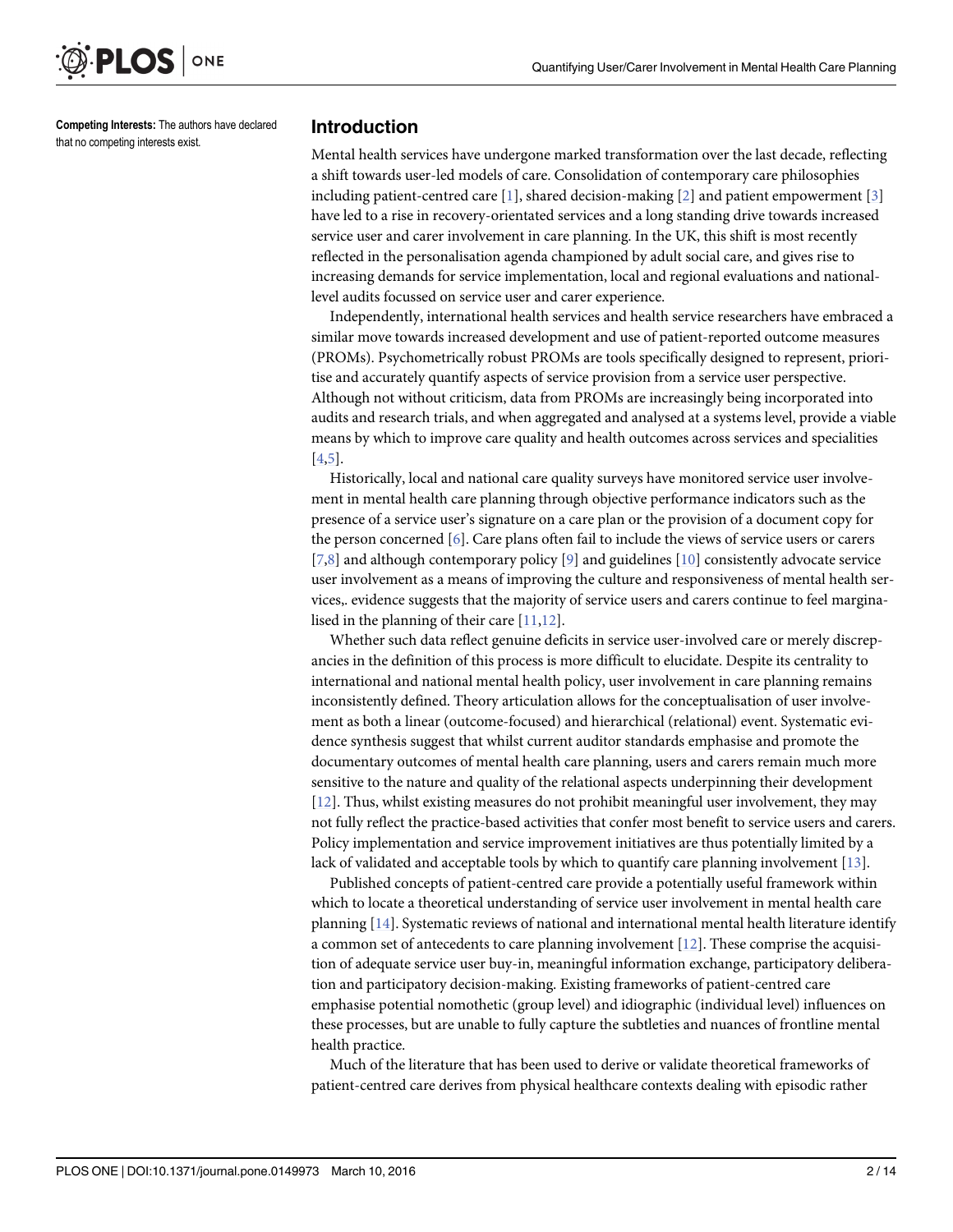<span id="page-2-0"></span>than long term health conditions. Mental health services differ from physical health services in a number of discrete ways. Contemporary mental health services are borne of a unique service history founded on aspects of containment and compulsion. They are often required to work with a greater multiplicity of chronic and complex diagnoses, and can experience an entrenched stigmatisation of service users [[15](#page-11-0)]. Thus, although there may be clear overlaps between user-involved mental health care planning and patient centred care, identical theoretical frameworks cannot be presumed.

A review of measures which assess patient perceptions of patient-centred care in family practice has heighted an issue with current measures insofar as they are often visit-based, thus limiting their relevance to the study of care processes over time  $[14]$ . This suggests that, even if the concepts of patient-centred care were comparable in both mental and physical illnesses, present measures may serve limited purpose for service improvement and research.

A recent systematic review of patient reported measures of service user involvement [[13](#page-11-0)] has revealed a lack of care-planning measures that are able to meet service user nominated acceptability criteria alongside published (EMPRO) standards for psychometric quality. The increasing use of PROM data to assist with evidence based healthcare decisions and commissioning has led to a greater mandate for these PROMs to function as accurate and reliable measurement tools. The majority of PROMs have been developed using classical test theories (CTT), which are widely regarded as out-dated and which can only yield ordinal-level scores from questionnaires [[16,17\]](#page-11-0). Reliance on ordinal measures may lead to inconsistencies and inaccuracies in decisions supported by these PROMs  $[18,19]$  $[18,19]$  $[18,19]$  $[18,19]$  $[18,19]$ . Modern test theories (MTT), including item response theory, the Rasch model and Mokken analysis, offer the statistical complexity to create interval-level measures and increase confidence in decisions made using measures derived under these paradigms [[17](#page-11-0)].

The objective of this study was to i) co-develop, with users and carers, a new PROM to assess user/carer involvement in mental health care planning and ii) investigate its psychometric and scaling properties via a combination of Classical Test, Mokken and Rasch analyses.

### Methods

All potential participants were provided with a participant information sheet approved by service users and written to current UK National Research Ethics Service (NRES) guidelines. This information sheet provided participants with information about the study, including the potential benefits and risks of taking part. Contact details were provided for the research team and all participants had the opportunity to speak to a researcher before deciding whether or not to take part. Due to the potentially sensitive nature of the topic area (i.e. personal appraisal of health services received), participant anonymity was preserved. Instead informed consent was implied by participants choosing to return their questionnaires to the research team. This study, and the informed consent procedure, were approved by the UK NRES Committee (East Midlands: Nottingham 2) in January 2014 (Ref: 13/EM/0364).

### Measure design and item development

Candidate items were developed from 74 interviews and 9 focus groups conducted with service users, carers and mental health professionals recruited from two large National Health Service (NHS) Trusts in North West and Central England. In the UK, NHS Trusts are statutory service providers to which patients are assigned based on geography.

Seventy candidate items were developed. Face validity was examined with a mixed sample of 16 members of a service user and carer advisory group (SUCAG) using cognitive interviewing [\[20\]](#page-12-0). Nine items were removed because the SUCAG found their language or wording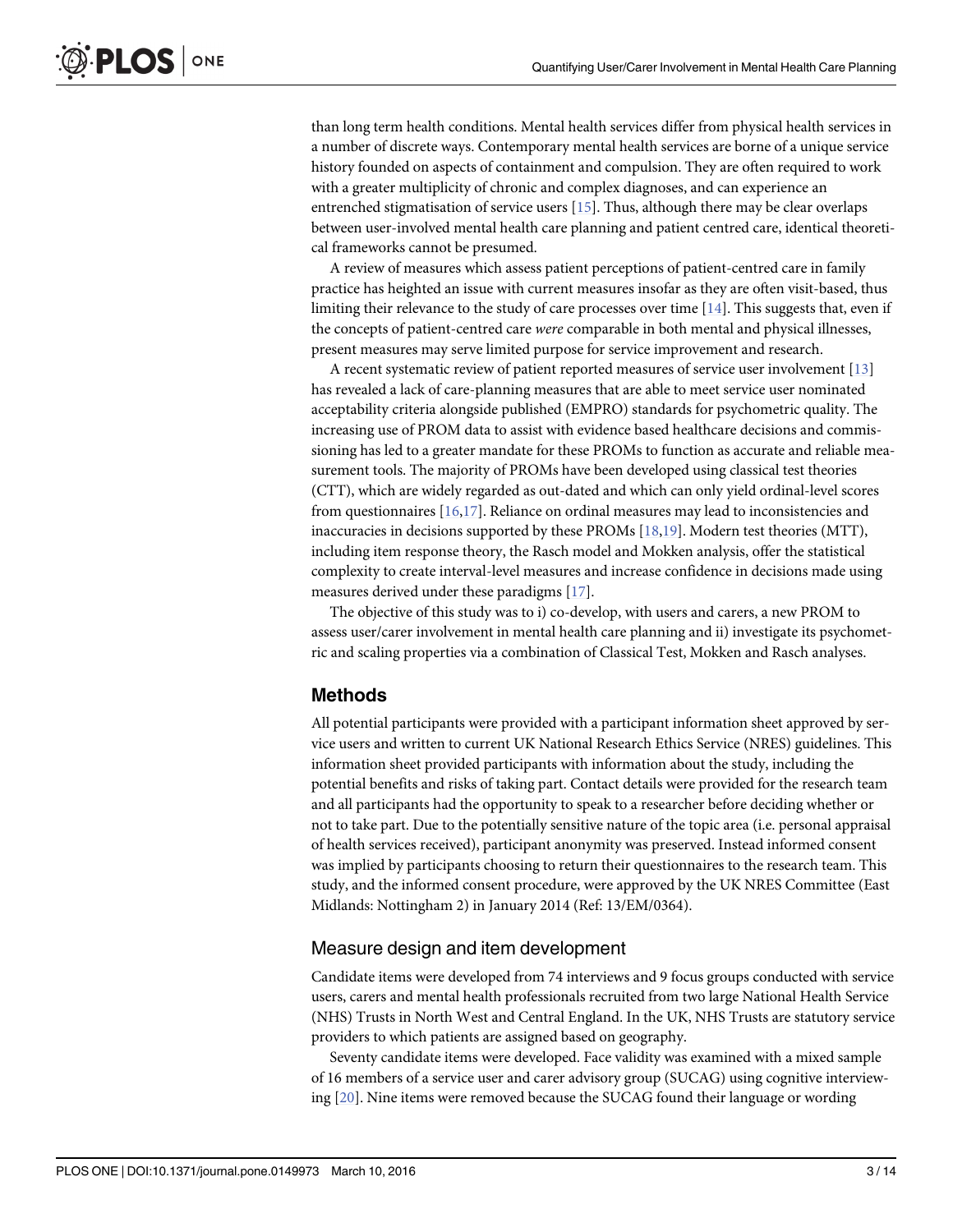<span id="page-3-0"></span>unclear or hard to understand. The remaining 61 items comprised the nascent scale. Members of the SUCAG were also asked to comment on potential response formats. Consensus was reached for a 5-point Likert scale with named anchors of 'Strongly disagree' and 'Strongly agree' and a middle neutral value with the label "Neither agree nor disagree."

### Questionnaire administration

Service users were defined as individuals diagnosed with a severe and enduring mental health condition e.g. schizophrenia, other psychotic illnesses, borderline personality disorder and other personality disorders or severe affective disorders including severe unipolar depressive disorder, and who were in contact with statutory (NHS) secondary care mental health services. In the UK, secondary care mental health services for severe and enduring mental illness are typically comprised of inpatient and community mental health care. Carers were individuals who self-identified as caring for a service user with a severe and enduring mental health condition as defined above.

Recruitment strategies included advertising on NHS Trust intranets, newsletters and press releases, posters displayed within Trust premises, local Trust-based and third sector study advocates and local/national user/carer forums. Service user/carer participants from earlier interviews and focus groups were also invited to take part. Data were collected using online, postal and face-to-face modalities. Postal and face-to-face completion was undertaken across five NHS trusts in North-West and Central England. Support for data collection was provided by the members of the research team and the UK Mental Health Research Network. An online version of the nascent PROM was developed using subscription-based online questionnaire hosting service SelectSurvey and promoted on the University of Manchester's School of Nursing, Midwifery and Social Work website. Invitations to complete the PROM were sent out via Twitter and 're-tweeted' by local and national mental health charities in the UK.

Respondents were invited to complete the PROM if they, or a person they cared for, had ever received a care plan. The questionnaire was preceded with introductory text designed to orientate participants to its purpose. The term care plan' referred to the service user's main care plan, or in the event of multiple documents, their most recent care plan.

### Test-Retest & scale validation

A prior systematic review of user and carer involvement measures was unable to identify any questionnaires that were of high quality or acceptable to users and which could be used as a comparator for construct validity  $[13]$ . In this study, the validity of the 'involvement in care planning' construct was ensured by extensive collaboration with service users, carers and professionals at multiple stages in the development of the initial item bank and strict tests of unidimensionality in the final Rasch analysis [\[21\]](#page-12-0). A randomly-selected sample of 40% of those who had completed the scale were approached to complete the 61-item measure approximately four weeks after baseline to assess test-retest reliability.

### Sample size

For Rasch analysis, a minimum sample size of 250 allows for over 99% confidence that item calibrations are stable to within  $\pm 0.5$  logits, irrespective of scale targeting [[22](#page-12-0),[23](#page-12-0)]. This minimum sample size was also deemed sufficient for the other planned psychometric analyses detailed below.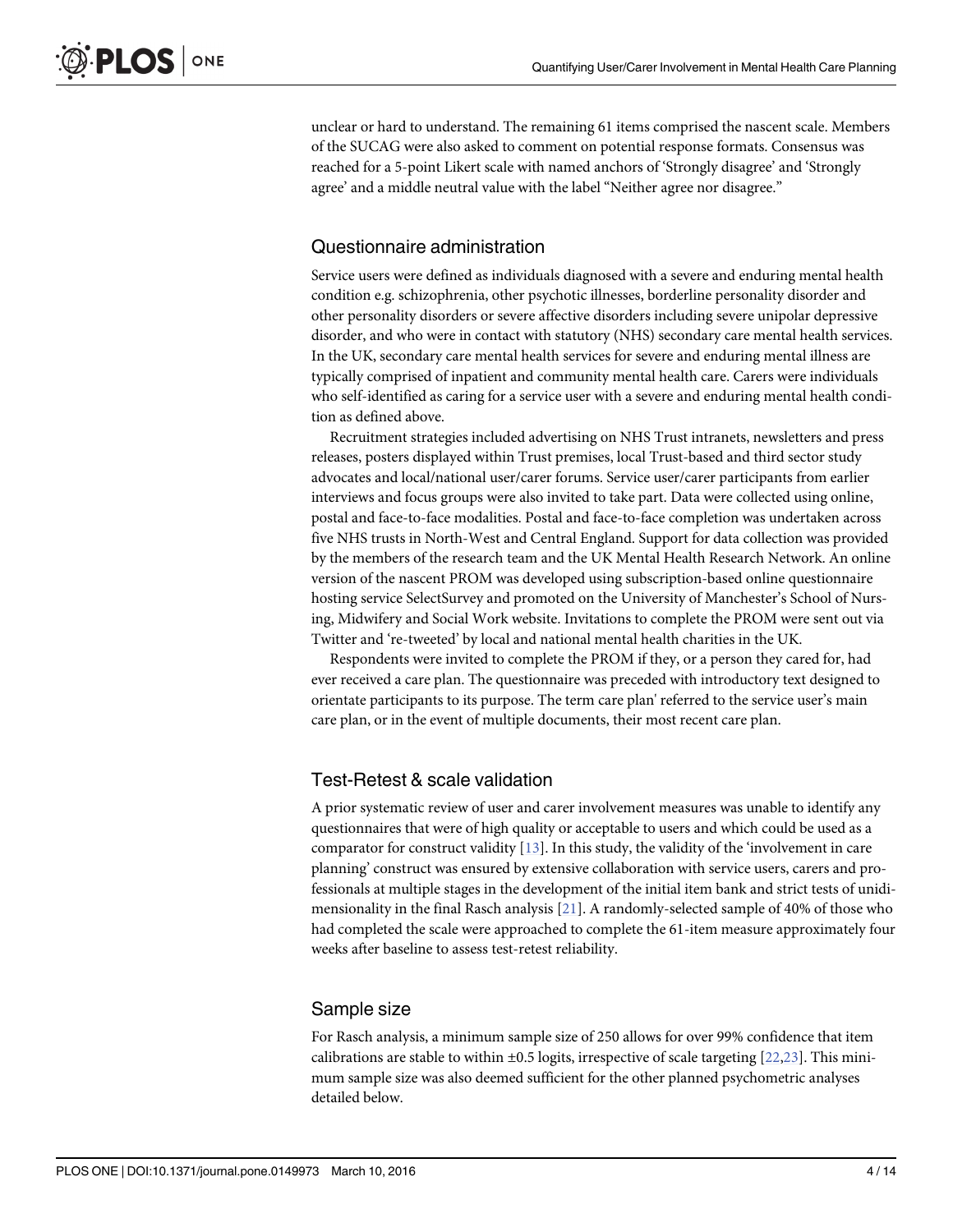### <span id="page-4-0"></span>Data cleaning

Prior to statistical analysis data were double-entered and a 5% accuracy check was made. Fewer than 0.1% errors were detected during the double entry procedure. Thirteen records (3.13% of the total sample) were removed from the dataset for having >40% missing PROM answers  $(24/61$  items), leaving 402 for analysis. The paper-based questionnaire was arranged to have approximately 40% of the items on the first two pages, so this criterion was decided upon to eliminate page turning error. Eight of the removed records did not complete any of the PROM items (but did complete the demographics) and the remaining five completed the first page, but not other items. The mean number of missing items was  $0.87$  (SD = 2.68) for the remaining records in the dataset

#### Psychometric and statistical analyses

Exploratory factor analysis. An exploratory factor analysis based on a polychoric correlation matrix was conducted to establish initial dimensionality. The factors were rotated using oblique Promax rotation. Significance of factors was determined using the Very Simple Structure procedure [\[24\]](#page-12-0). Very simple structure was chosen as it is a parsimonious technique for factor determination, which could be used to establish initial dimensionality prior to more rigorous and accurate tests of dimensionality in both Mokken and Rasch analyses. Mokken analysis is better suited to analysing unidimensional scales with bi-polar conceptual structure than factor analysis [\[25,26\]](#page-12-0). This approach was taken in part to avoid the creation of illusionary factors caused by items clustering at different performance levels as different factors [[27](#page-12-0)]. Anal-yses were conducted with the 'psych' [[28](#page-12-0)] and 'polycor'[\[29\]](#page-12-0) packages for the R statistical computing environment [[27](#page-12-0)].

Mokken analysis. Mokken analysis [[30](#page-12-0)], a non-parametric approach, can identify if the structure of the items will be consistent with the Rasch model. A Loevinger's coefficient value  $of < .30$  would indicate an item that was inconsistent with the structure of the scale [\[31\]](#page-12-0). The Mokken Automated Item Selection Procedure (AISP) was also used to explore the presence of an additional factor, in addition to those revealed using EFA.

Rasch analysis. Rasch analysis [\[32\]](#page-12-0) was conducted in order to derive a final linear unidimensional measure of care planning involvement. Whilst a number of Rasch-like item response theory approaches exist (e.g. Samejima's Graded Response Model), the Rasch model's proven ability to develop and validate questionnaires that satisfy the demands of fundamental measurement and are capable of creating interval-level measurement [\[33\]](#page-12-0) made it perfectly suited to the current study. In addition, measures developed using the Rasch model tend to be brief [[34,35](#page-12-0)] which was an important concern raised during the service user and carer interviews that preceded this study. Interval-level measurement is a necessity if accurate comparisons are to be made between patients or across patients over time, or if mathematical operations are to be carried out with questionnaire data [\[36,37](#page-12-0)].

Rasch analysis provides additional tests alongside traditional assessments of validity and reliability, including local independence of items, differential item functioning (DIF), item category threshold order, unidimensionality and scale targeting [\[21,38,39\]](#page-12-0). Scale improvement was carried out using an iterative process of item removal. The iterative process involved assessments of category threshold order, item fit to the Rasch model (chi square  $p > 0.01$ ), assessment of fit residuals (fit residuals within ±2.5), local dependency (residual correlations < .10) and differential item functioning (no significant ANOVA interactions by demographic group). Items that violated any of the above assumptions were individually removed and the remaining items were re-analysed. This process was repeated until good scale fit to the Rasch model was achieved and no items presented category disordering, misfit to the Rasch model,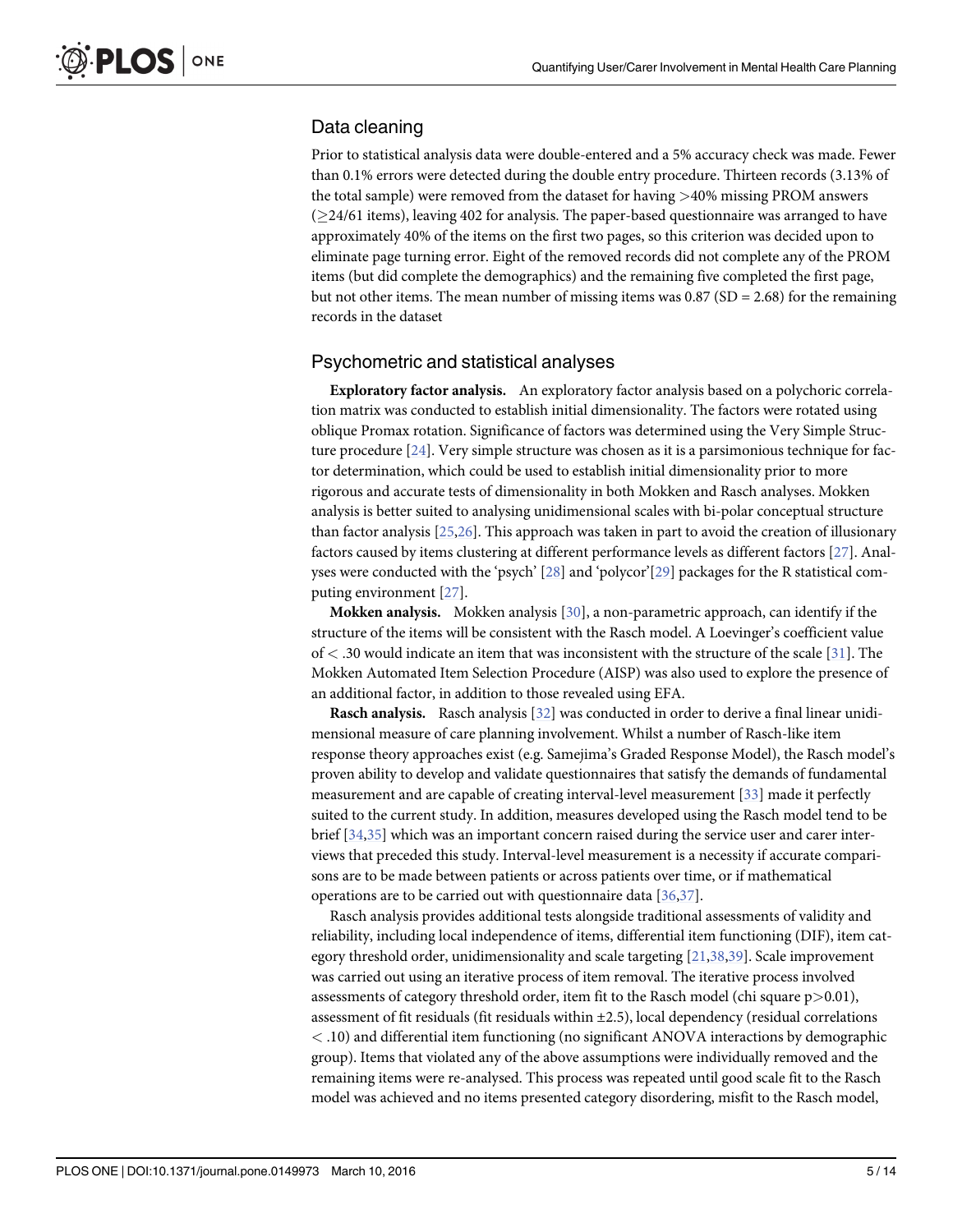<span id="page-5-0"></span>high fit residuals, local dependency or differential item functioning. Further details for each of these diagnostic tests are presented below.

Category threshold ordering. When the assigned category order (Likert scale) does not accord with the latent variable (care planning involvement) then the empirical measures for each category are out of sequence and there is misfit [[40,41](#page-12-0)]. Where category thresholds were disordered (indicated by visual analysis of item threshold curve graphs) adjacent categories were 'collapsed' into a category. For example if an item scored 0-1-2-3-4 had disordered thresholds between response categories 2 and 3; it would be rescored 0-1-2-2-3.

Item fit to the Rasch model and fit residual. Estimates of a location on a common metric are provided for both persons (ability) and items (difficulty). In the context of the current study, 'ability' may be understood to represent the amount of care planning involvement the respondent has experienced and 'difficulty' may be understood to represent the level of care planning involvement represented by the item. When data are analysed using the Rasch model, both the items and persons are calibrated and presented on the same metric which is measures in logits. This allows the location of people and items to be compared, and allow judgements to be made about scale targeting. Scale targeting is considered to be acceptable if the majority (90%) of people responding to the scale fall within the measureable range of the scale [\[42](#page-12-0)]. Occasionally floor and ceiling effects may be tolerated if a scale provides good measurement around important clinical cut-off points [[43](#page-13-0)].

Local dependency. One of the key assumptions of psychometric theory is that the relationship between items is solely attributable to the specific latent trait. However items in nascent scales commonly continue to be related to one another, after accounting for their individual contribution to the latent trait. The effect of local dependency on the ability estimates within a scale are substantial and therefore a strict criterion of positive residual correlation between the items  $>10$  is used [\[34](#page-12-0)[,44\]](#page-13-0).

Differential item functioning. Differential item functioning occurs where different demographic groups within the same sample respond in a systematically different way to a certain item irrespective of their location on the underlying trait [\[39\]](#page-12-0). In the current study DIF was assessed for relationship to services (i.e. service user/carer/both), age (19 to 36,37 to 47,48 to 58, 57 plus) and gender (male/female). Differential item functioning is detected using analysis of variance (ANOVA, 5% alpha) with bonferroni correction for multiple comparisons.

Scale Reliability. Reliability is assessed using the Person Separation Index (PSI), which reflects the extent to which items can distinguish between distinct levels of functioning (where 0.7 is considered a minimal value for research use; 0.85 for clinical use)[\[45\]](#page-13-0). Where the distribution is normal, the PSI is equivalent to Cronbach's alpha.

Unidimensionality. Independent t-tests are employed to confirm the assumption of unidimensionality for the final scale. Principal component analysis of the residuals is conducted to identify two subsets. These subsets are then compared and the number of significant t-tests outside the  $\pm$  1.96 range indicates whether the scale is unidimensional or not. Unidimensionality is indicated when fewer than 5% of the t-tests are significant (or the lower bound of the binomial confidence interval overlaps 5%) [\[21,38\]](#page-12-0).

Rasch analyses were conducted using the partial credit polytomous model with conditional pair-wise parameter estimation [\[35](#page-12-0)] as response categories were polytomous (*i.e.*  $>$ 2 response options). Analyses were conducted using SPSS 22 [[46](#page-13-0)], the 'mokken' package [\[47,48\]](#page-13-0) for the R Statistical computing environment [\[49\]](#page-13-0) and RUMM2030 [[50](#page-13-0)].

Test-retest reliability. Test-retest reliability was assessed using correlations between interval-level scores for the 14-item measure at baseline and four week follow-up for each of the three subscales.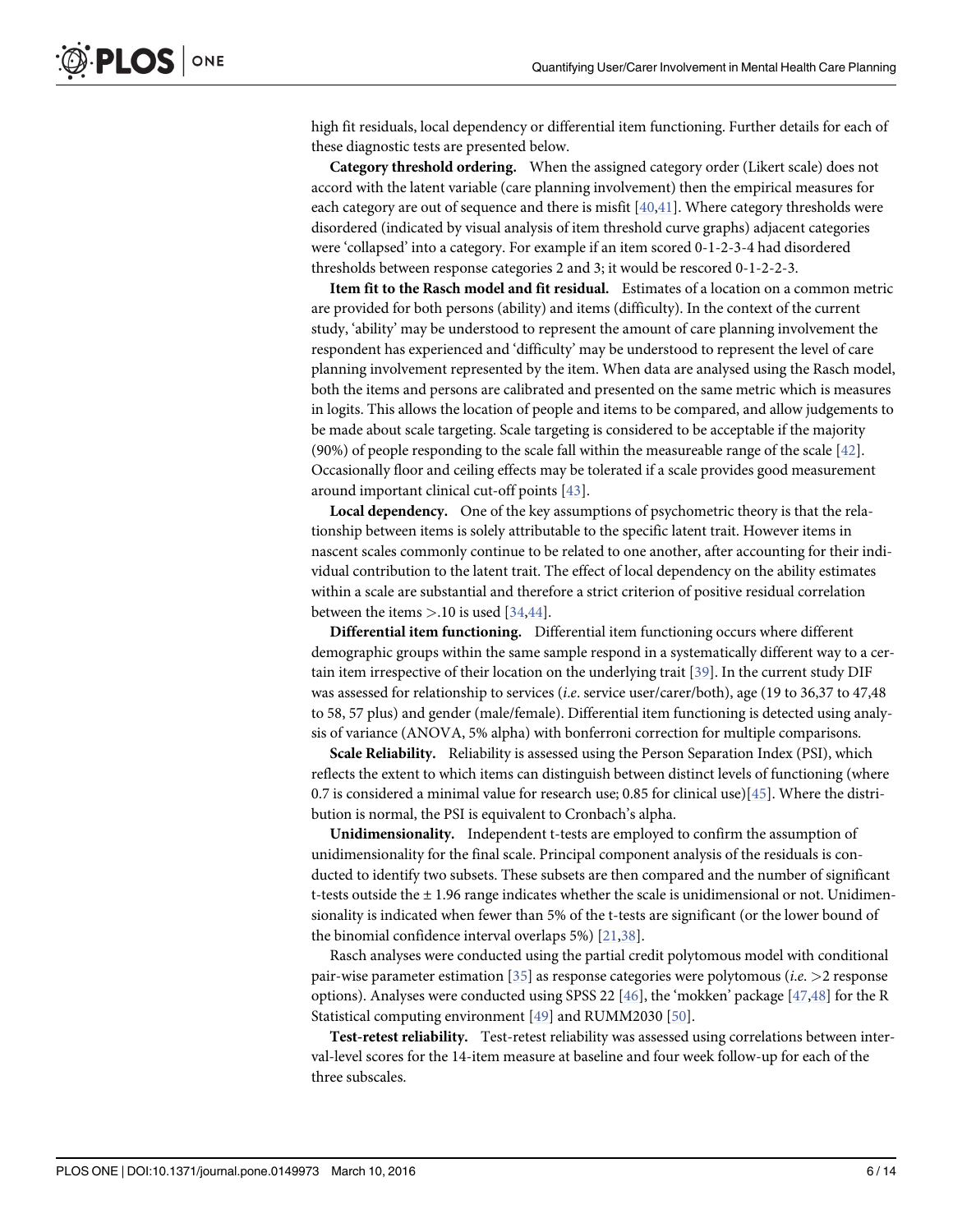### **Results**

Sample demographics are presented in the [S1 Table](#page-10-0)

### Exploratory factor analysis

Very simple structure (VSS) analysis revealed a single interpretable factor. The VSS was maximised with a single factor (VSS = .97). Forty six items loaded onto the first factor, with 15 items loading below .30 or onto other factors.

### Mokken analysis

The scalability of the 46 remaining items scale was assessed using Mokken analysis. Good scalability was confirmed for all but one item (Item 57: Care plan decisions seem to be made by just one person). This item was removed as it returned a Ho value of .22, below the .30 criterion. Mokken's AISP procedure did not identify any additional factors for the remaining 45 items.

### Rasch analysis

Following exploration of dimensionality and scalability, the 45 remaining items were analysed using Rasch analysis. The 45 items did not fit the Rasch model ( $x^2$  = 6622.15, p < .001), leading to an iterative process of item modification and deletion. Likelihood-ratio tests confirmed the suitability of the unrestricted partial credit Rasch model for this dataset.

### Category threshold analysis

The suitability of the 5-point Likert scale was assessed for all items. In total 31 items had disordered thresholds, indicating that respondents were unable to distinguish between two or more response options for each question. For the majority of the misfitting items on the scale, respondents did not discriminate between response categories 0 (Strongly disagree) and 1 (Disagree; see Fig 1). Participants also had difficulty discriminating between categories 2–3 (3 items) and 3–4 (3 items). Items were re-scored appropriately before continuing with the analysis.





doi:10.1371/journal.pone.0149973.g001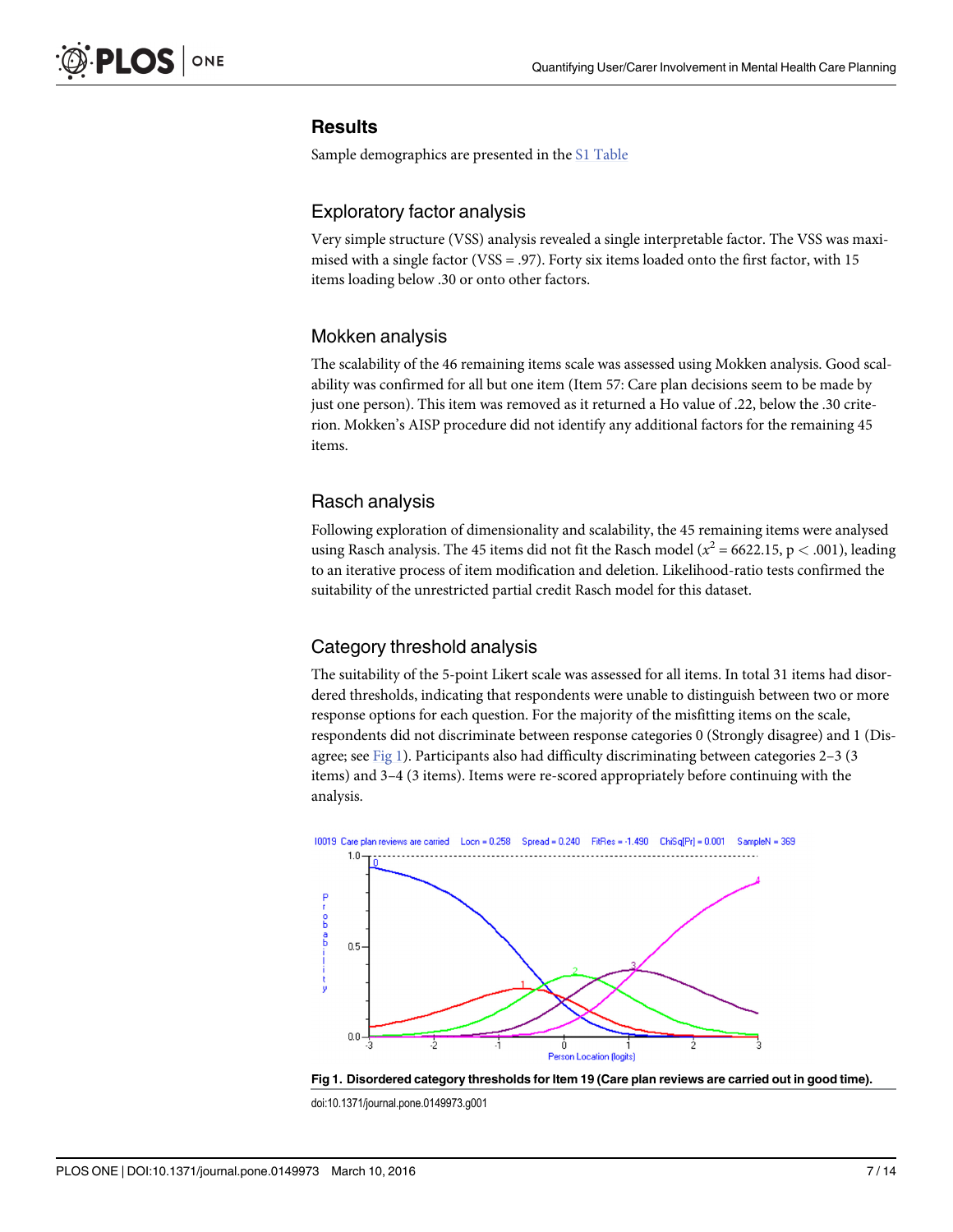### Misfitting items

Following re-scoring items with disordered thresholds, individual item fit statistics were analysed. A number of items displayed misfit to the Rasch model or fit residuals beyond the ±1.4 range. An iterative process of item removal led to the 19 items being removed from the scale. The items which were removed from the scale, and the reasons for their removal, are detailed in Fig 2.



Fig 2. EQUIP Analysis Overview.

doi:10.1371/journal.pone.0149973.g002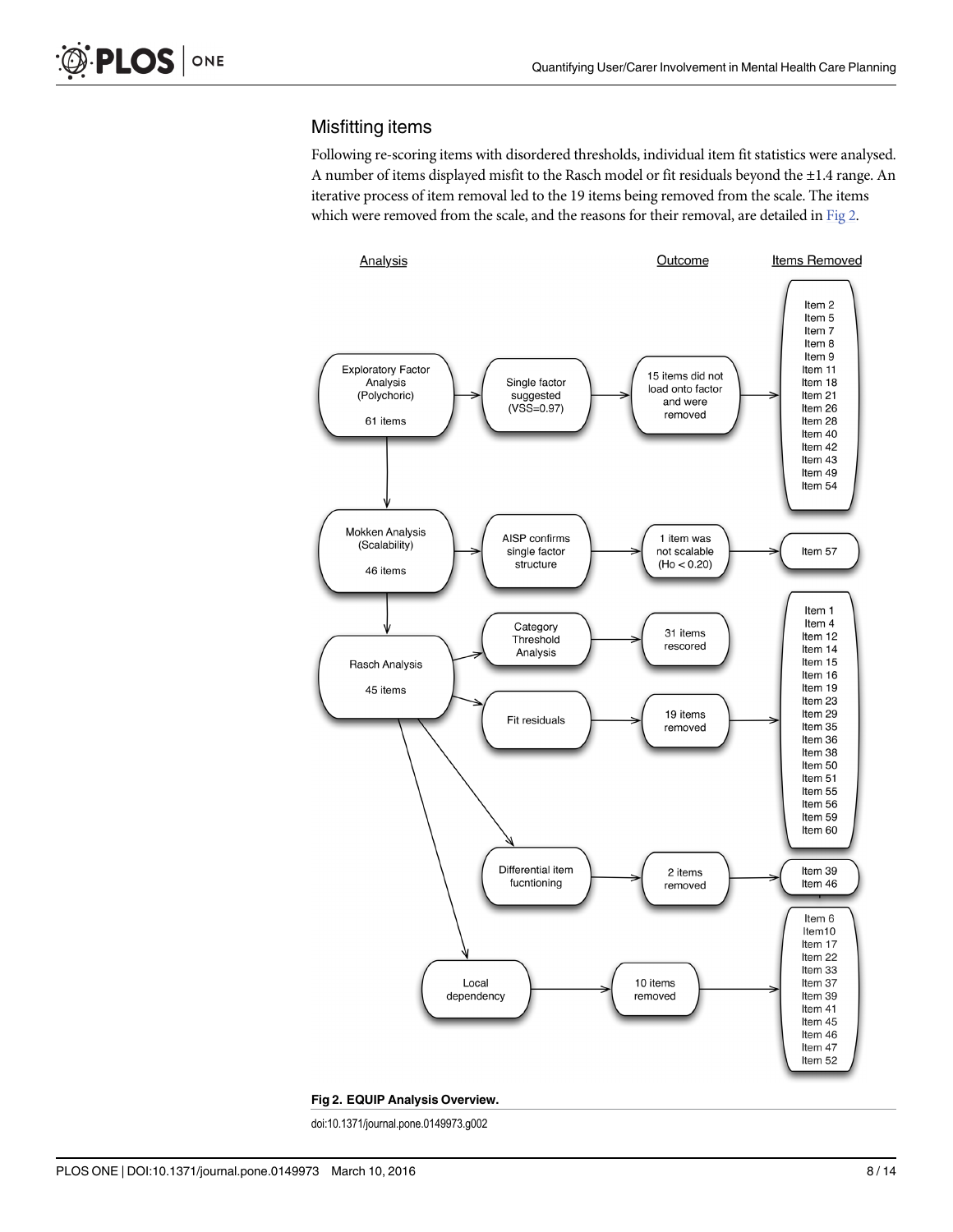<span id="page-8-0"></span>

Fig 3. Differential item functioning by gender for Item 46 (Staff are helpful, kind and polite).

doi:10.1371/journal.pone.0149973.g003

### Differential item functioning

Two items displayed differential item functioning. Item 39 (The care plan is unique to me) displayed non-uniform DIF by different age groups  $(f(3), 7.03 \text{ p} < 0.001)$ . For Item 46 (Staff involved in care planning are helpful, kind and polite), men scored uniformly higher than women at every level of care planning involvement  $(f(1), 14.02, p<0.001$ ; see Fig 3). No item displayed DIF between service users and carers.

#### Local dependency

Ten items displayed local dependency, leading to an iterative process of removing items that had multiple dependencies.

#### Final scale

The final 14-item scale showed acceptable fit to the Rasch model ( $x^2 = 97.25$ , p = 0.02) including excellent person-separation reliability (PSI = .93; see [S2 Table\)](#page-10-0). Mean person and item fit residuals were acceptable and the 14-item scale had good dimensionality (3.76% of t-tests significant). Scale targeting was 11.94%, slightly beyond the ideal value of 10%. Fig 4 shows the distribution of persons and items. The majority of the extreme scores were at the ceiling of the





doi:10.1371/journal.pone.0149973.g004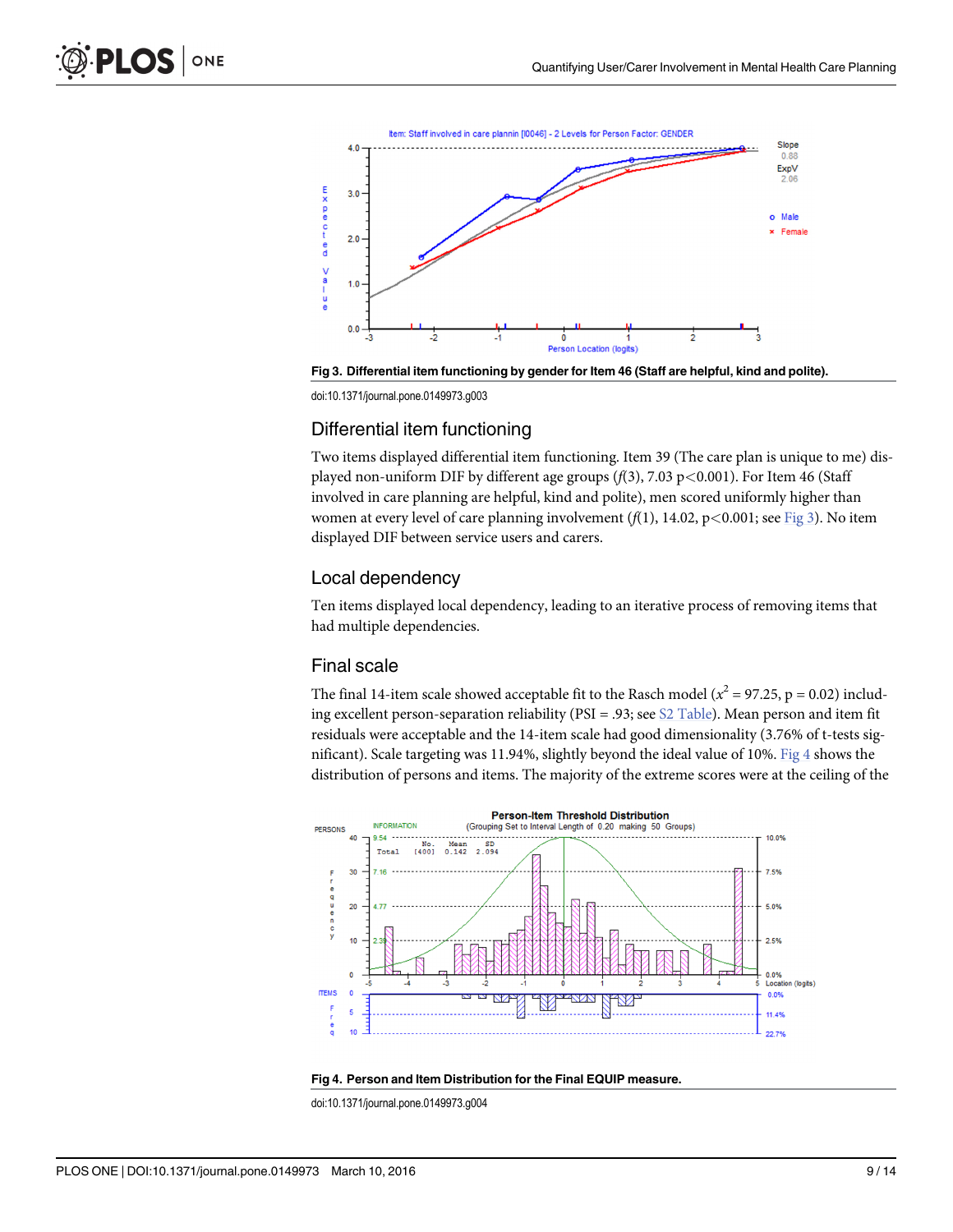#### Table 1. The final 14-tem EQUIP Scale.

ONE

**PLOS I** 

| Analysis number | New number | Wording                                                       | Scoring  |          |                |                |  |
|-----------------|------------|---------------------------------------------------------------|----------|----------|----------------|----------------|--|
| 3               |            | The care plan has a clear objective                           | 0        | $\Omega$ |                | 2              |  |
| 13              | 2          | I am satisfied with the care plan                             | $\Omega$ | 0        |                | $\overline{2}$ |  |
| 20              | 3          | I am happy with all of the information on the care plan       | 0        | $\Omega$ |                | $\overline{2}$ |  |
| 22              |            | The contents of the care plan were agreed on                  | 0        | 0        |                | $\overline{2}$ |  |
| 25              | 5          | Care is received as it is described in the care plan          | 0        | $\Omega$ |                | $\overline{2}$ |  |
| 27              | 6          | The care plan is helpful                                      | $\Omega$ | 0        |                | $\overline{2}$ |  |
| 30              |            | My preferences for care are included in the care plan         | 0        |          | $\overline{2}$ | 3              |  |
| 31              | 8          | The care plan is personalised                                 | $\Omega$ | 0        |                | $\overline{2}$ |  |
| 34              | 9          | The care plan addresses important issues                      | 0        | $\Omega$ |                | $\overline{2}$ |  |
| 44              | 10         | The care plan helps me to manage risk                         | $\Omega$ | $\Omega$ |                | $\overline{2}$ |  |
| 48              | 11         | The information provided in the care plan is complete         | 0        |          | $\overline{c}$ | 3              |  |
| 53              | 12         | The care plan is worded in a respectful way                   | $\Omega$ | $\Omega$ |                | $\mathcal{P}$  |  |
| 58              | 13         | Important decisions are explained to me                       | 0        | 0        |                | $\mathcal{P}$  |  |
| 61              | 14         | The care plan caters for all the important aspects of my life | $\Omega$ | 0        |                | 2              |  |

doi:10.1371/journal.pone.0149973.t001

scale (indicating excellent involvement in care planning). Using Mokken analysis, the final scale also returned a Loevinger's scalability coefficient of  $0.70$  (SE = .018). [Fig 3](#page-8-0) presents an overview of the analysis, and the final items retained. The items that comprise the final scale alongside un-centralised threshold values are shown in the [S3 Table](#page-11-0). The final scale is presented in Table 1.

### Test-rest reliability

The test-restest questionnaire was completed by 57 patients. High Pearson's correlation values between scores provided evidence of invariance over time ( $r_p = .88$ , p<0.001).

#### Raw score to interval-scale conversion

The table in [S4 Table](#page-11-0) provides a nomogram which may be used to convert ordinal scores gained from the EQUIP questionnaire into interval-level trait estimates, provided that data are normally distributed and complete.

### **Discussion**

Promoting shared decision making and involving service users and carers in care planning are central to national policy initiatives aimed at optimising recovery and improving the quality of mental health care [[12](#page-11-0)]. Yet, despite long standing support for the ideology of user/carer involvement, patient-reported measures of participatory care are lacking. Current measures, such as those used by the UK Care Quality Commission (CQC), focus on objective indicators of care planning administration rather than those aspects of care planning that service users value most. A previous systematic review of user- and carer involvement in mental health careplanning has demonstrated a lack of high quality outcome measures that are grounded in service user values and acceptable to users/carers in terms of completion [[13](#page-11-0)]. The current study aimed to address this methodological and translational gap.

Care planning inevitably necessitates interactions between different stakeholder groups and the context and quality of these interactions will impact directly on the way in which the meaning of the event is construed. The EQUIP PROM was developed in collaboration with service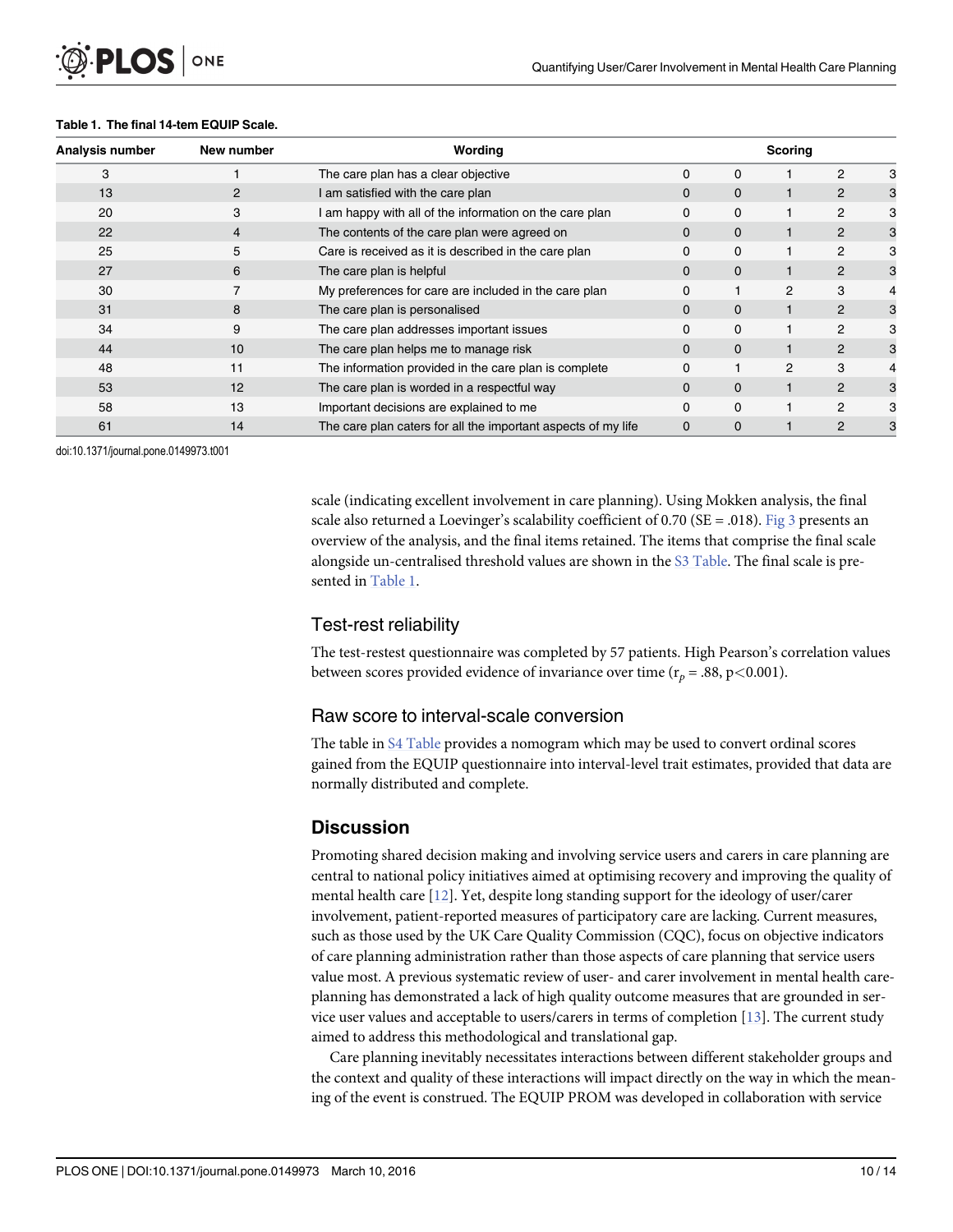<span id="page-10-0"></span>users and carers and conforms to the highest standard of evaluative analysis. The final measure is 14-items long and provides a unidimensional measure of service user and carer involvement in mental health care planning. The 14-item scale has exceptional psychometric attributes, satisfying the strict demands of the Rasch model and displaying excellent reliability. Quantifiable performance indicators are advantageous to quality improvement and clinical research and in its current form the scale will add considerable value to trials, service evaluations and audit. Future development of the EQUIP PROM will focus on development of computer adaptive testing, which may in turn facilitate quicker questionnaire completion times and provide instant graphical feedback to health professionals and users.

The stringent, methodological process that was followed in our study led to an initial measure of 61 items, that were originally developed in conjunction with service users and carers, being reduced to a 14-item psychometrically validated PROM. Measure length and ease of completion is identified as a key user-nominated attribute for PROM acceptability in this population. Nonetheless, the utility of any measure depends on its validity, reliability, sensitivity and feasibility of completion, and a trade-off between these criteria is often necessary  $[1]$  $[1]$  $[1]$ . It is possible that some concepts that were originally conceived as important to service users during item generation were not adequately represented by the items retained in the final measure. This accepted, the final measure encompassed a breadth of items that represented a multiplicity of user responses. Key aspects of patient-centred care identified as theoretically important by other studies were represented. These included holistic approaches to care (items 14 and 11); the quality of the user-professional relationship (item 12) and personalisation and relevance to user experience (items 6, 8 and 9). Specific antecedents to care planning involvement were also included in relation to information exchange (item 3), participatory deliberation (item 7,13) and shared decision making (item 4). Additional items sought to quantify satisfaction with specific and unique outcomes of the care planning process, including written documentation (i.e. the care plan) (items 1 and 2), and the mental health care and longer term selfmanagement skills that result (items 5 and 10).

The emergence of differential item functioning for two items in the original item bank is an interesting finding that demands further exploration. Whilst item 39 (The care plan is unique to me) functioned differently by different age groups, item 46 (Staff involved in care planning are helpful, kind and polite), demonstrated significantly lower levels of agreement among females than males. The true relationships between user characteristics and their expectations and/or experiences of care planning are difficult to establish. The potential for these data to reflect genuine rather than perceptual differences in care planning participation is supported by small scale studies that suggest service users' and carers knowledge may be mediated by demographic or ethnic status  $[11]$  $[11]$ . Future analyses are needed to model potential relationships between the EQUIP PROM scale and external measures, including demographic, clinical and psychological variables. The critical test lies in ascertaining the validity of the scale in predicting other pertinent outcomes such as overall health service quality, service satisfaction and health care utilisation. Routinely collecting data and understanding such relationships are likely to be key to developing, implementing and evaluating new initiatives to enhance user/carer involvement in mental health care planning.

### Supporting Information

[S1 Table](http://www.plosone.org/article/fetchSingleRepresentation.action?uri=info:doi/10.1371/journal.pone.0149973.s001). Sample demographics. (XLSX)

[S2 Table](http://www.plosone.org/article/fetchSingleRepresentation.action?uri=info:doi/10.1371/journal.pone.0149973.s002). Rasch fit statistics. (XLSX)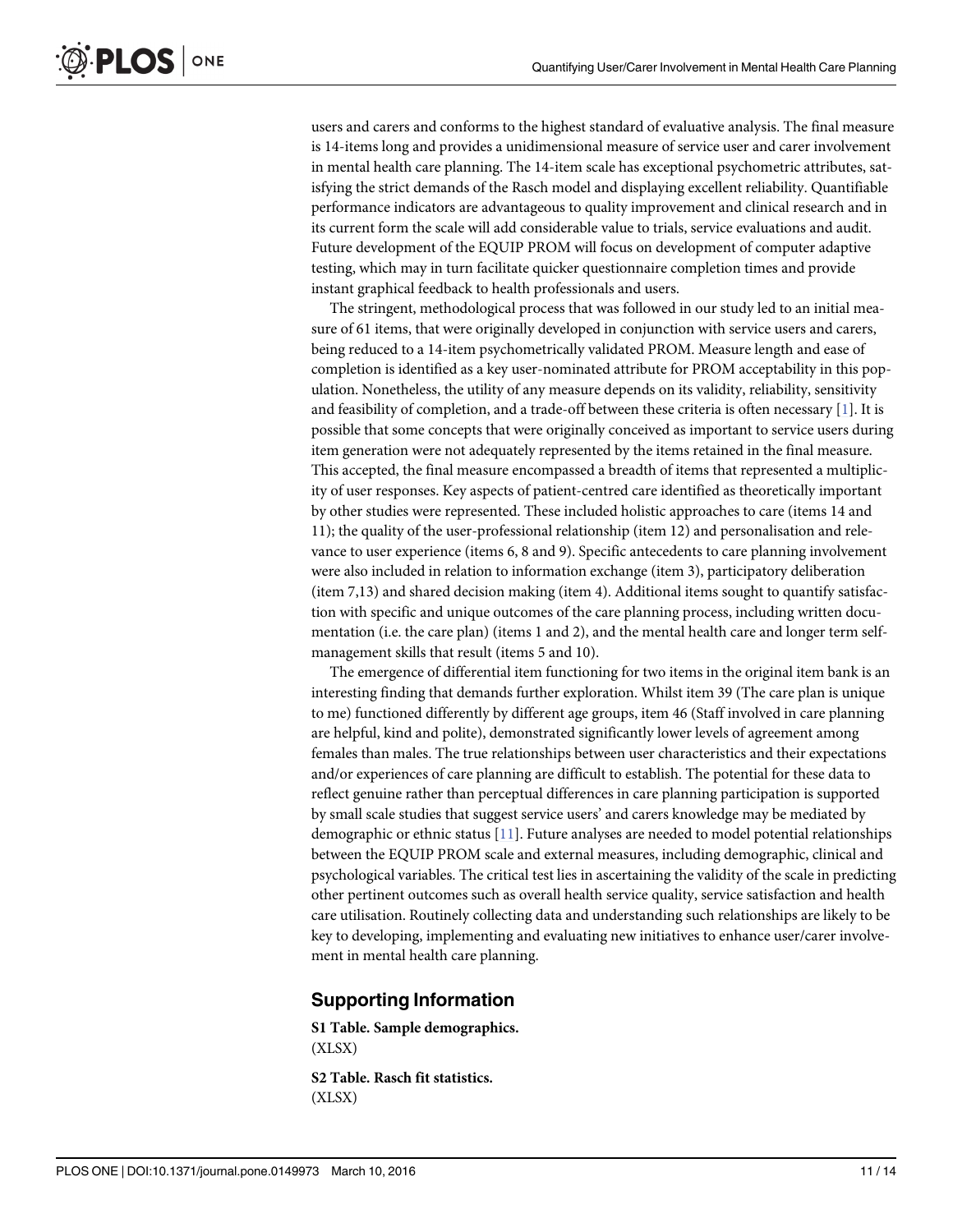<span id="page-11-0"></span>[S3 Table](http://www.plosone.org/article/fetchSingleRepresentation.action?uri=info:doi/10.1371/journal.pone.0149973.s003). Rasch delta statistics. (XLSX) [S4 Table](http://www.plosone.org/article/fetchSingleRepresentation.action?uri=info:doi/10.1371/journal.pone.0149973.s004). Nomogram. (XLSX)

### Acknowledgments

The authors of this manuscript would like to thank the service-users and carers who willingly gave their time to complete and give their feedback on the PROM. We would also like to acknowledge the support provided by members of the UK Mental Health Research Network in study recruitment.

### Author Contributions

Conceived and designed the experiments: PB KL PC. Performed the experiments: PB CF CG. Analyzed the data: CG. Wrote the paper: PB KL CF PC CG.

#### **References**

- [1.](#page-1-0) Mead N, Bower P. Patient-centredness: a conceptual framework and review of the empirical literature. Soc Sci Med. 2000; 7: 1087–1110.
- [2.](#page-1-0) Makoul G, Clayman M. An integrative model of shared decision making in medical encounters. Patient Educ Couns. 2006; 60: 301–312. PMID: [16051459](http://www.ncbi.nlm.nih.gov/pubmed/16051459)
- [3.](#page-1-0) Hickey G, Kipping C. Exploring the concept of user involvement in mental health through a participation continuum. J Clin Nurs. 1998; 7: 83–88. PMID: [9510712](http://www.ncbi.nlm.nih.gov/pubmed/9510712)
- [4.](#page-1-0) Porter M, Teisberg E. Redefining health care: creating value-based competition on results [Internet]. 2006. Available: [https://books.google.co.uk/books?hl=en&lr=&id=Kp5fCkAzzS8C&oi=fnd&pg=](https://books.google.co.uk/books?hl=en&lr=&id=Kp5fCkAzzS8C&oi=fnd&pg=PR10&dq=What+is+value+in+health+care%3F+&ots=VZt5PealaA&sig=4cUln6tCpKX-qwBiyXZ4_mI9NIE) [PR10&dq=What+is+value+in+health+care%3F+&ots=VZt5PealaA&sig=4cUln6tCpKX-qwBiyXZ4\\_](https://books.google.co.uk/books?hl=en&lr=&id=Kp5fCkAzzS8C&oi=fnd&pg=PR10&dq=What+is+value+in+health+care%3F+&ots=VZt5PealaA&sig=4cUln6tCpKX-qwBiyXZ4_mI9NIE) [mI9NIE](https://books.google.co.uk/books?hl=en&lr=&id=Kp5fCkAzzS8C&oi=fnd&pg=PR10&dq=What+is+value+in+health+care%3F+&ots=VZt5PealaA&sig=4cUln6tCpKX-qwBiyXZ4_mI9NIE)
- [5.](#page-1-0) Wolpert M. Do patient reported outcome measures do more harm than good? BMJ. 2013; 346.
- [6.](#page-1-0) Department of Health. Effective Care Co-ordination in Mental Health Services: Modernising the Care Programme Approach. 1999.
- [7.](#page-1-0) Care Quality Commission. Survey of Mental Health Inpatient Services. 2009.
- [8.](#page-1-0) Healthcare Commission. The pathway to recovery: a review of NHS acute inpatient mental health services. Healthcare Commission. London; 2008.
- [9.](#page-1-0) Her Maiesty's Government. No health without mental health: a cross-goverment mental health outcomes strategy for people of all ages. London; 2011.
- [10.](#page-1-0) Department of Health. Refocusing the Care Programme Approach. Policy and Positive Practice Guidance. 2008.
- [11.](#page-1-0) Bee P, Playle J, Lovell K, Barnes P, Gray R, Keeley P. Service user views and expectations of UK-registered mental health nurses: a systematic review of empirical research. Int J Nurs Stud. 2008; 45: 442– 57. doi: [10.1016/j.ijnurstu.2007.02.008](http://dx.doi.org/10.1016/j.ijnurstu.2007.02.008) PMID: [17418194](http://www.ncbi.nlm.nih.gov/pubmed/17418194)
- [12.](#page-1-0) Bee P, Price O, Baker J, Lovell K. Looking beyond the rhetoric—a systematic synthesis of barriers and facilitators to user-led care planning. Br J Psychiatry. 2014; In Press.
- [13.](#page-1-0) Gibbons CJ, Bee PE, Walker L, Price O, Lovell K. Service user- and carer-reported measures of involvement in mental health care planning: methodological quality and acceptability to users. Front psychiatry. 2014; 5: 178. doi: [10.3389/fpsyt.2014.00178](http://dx.doi.org/10.3389/fpsyt.2014.00178) PMID: [25566099](http://www.ncbi.nlm.nih.gov/pubmed/25566099)
- [14.](#page-1-0) Hudon C, Fortin M, Haggerty J, Lambert M, Poitras M. Measuring Patients' Perceptions of Patient-Centered Care: A Systematic Review of Tools for Family Medicine, Ann Fam Med, 2011, 9(2): 155–164. doi: [10.1370/afm.1226](http://dx.doi.org/10.1370/afm.1226) PMID: [21403143](http://www.ncbi.nlm.nih.gov/pubmed/21403143)
- [15.](#page-2-0) Munro K, Ross KM, Reid M. User involvement in mental health: time to face up the challenges of meaningful involvement. Int J Ment Health Promot 2006, 8:37–44
- [16.](#page-2-0) Stevens S. On the theory of scales of measurement. 1946; 103: 677–680.
- [17.](#page-2-0) Rocha N da. An introduction to Rasch analysis for psychiatric practice and research. J Psychiatr 2013; 47: 141–148.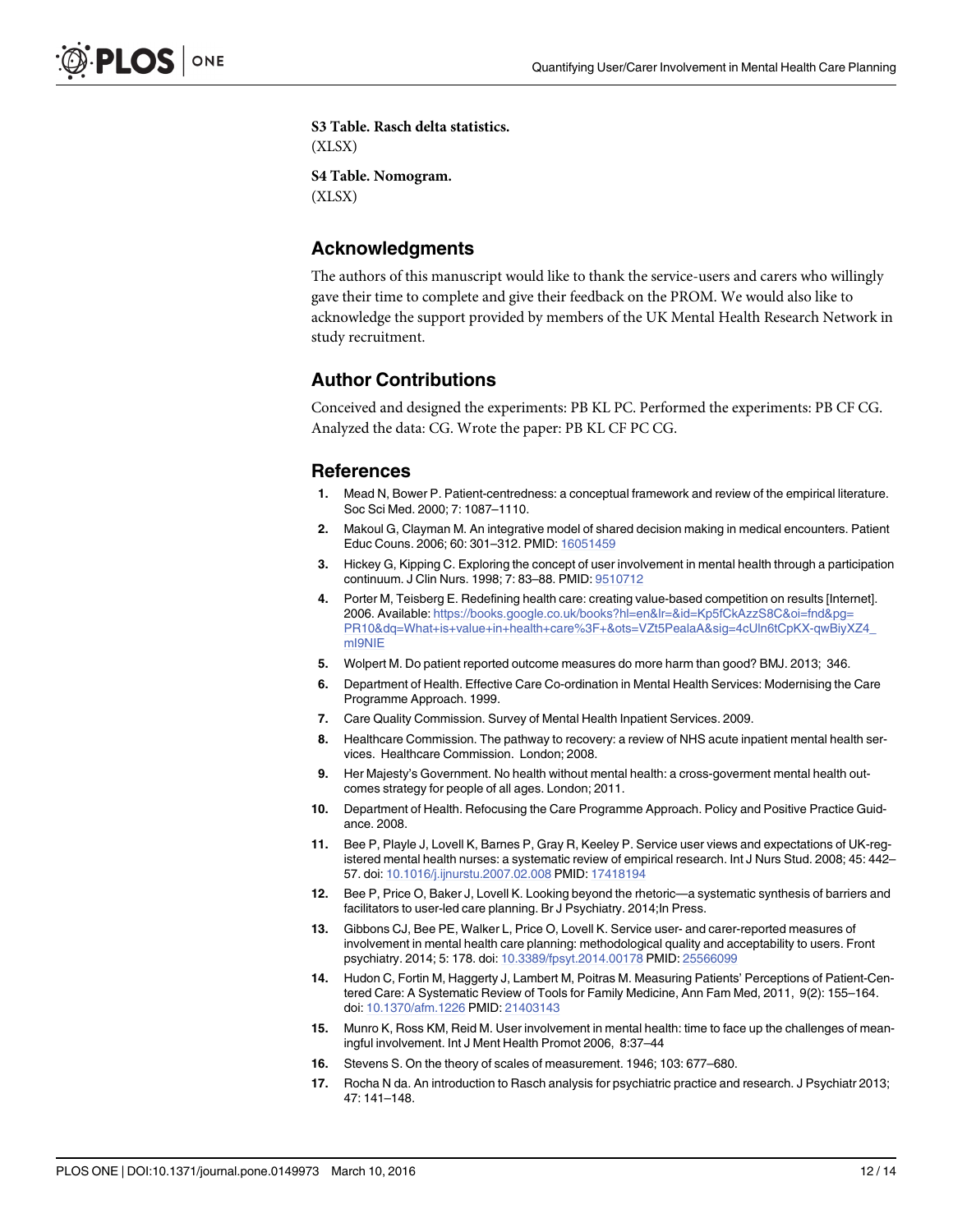- <span id="page-12-0"></span>[18.](#page-2-0) Merbitz C, Morris J, Grip J. Ordinal scales and foundations of misinference. Arch Phys Med Rehabil. 1989; 70: 308–312. PMID: [2535599](http://www.ncbi.nlm.nih.gov/pubmed/2535599)
- [19.](#page-2-0) Jr ES. Evidence for the reliability of measures and validity of measure interpretation: a Rasch measurement perspective. J Appl Meas. 2001; 2: 281–311. PMID: [12011511](http://www.ncbi.nlm.nih.gov/pubmed/12011511)
- [20.](#page-2-0) Willis G. Cognitive interviewing: A tool for improving questionnaire design. Thousand Oaks, California: Sage Publications; 2004.
- [21.](#page-3-0) Tennant A, Pallant J. Unidimensionality matters!(A tale of two Smiths?). Rasch Meas Trans. 2006; 20: 1048–1051.
- [22.](#page-3-0) Guilleux A, Blanchin M, Hardouin J-B, Sébille V. Power and sample size determination in the Rasch model: evaluation of the robustness of a numerical method to non-normality of the latent trait. PLoS One. 2014; 9: e83652. doi: [10.1371/journal.pone.0083652](http://dx.doi.org/10.1371/journal.pone.0083652) PMID: [24427276](http://www.ncbi.nlm.nih.gov/pubmed/24427276)
- [23.](#page-3-0) Linacre J. Sample size and item calibration stability. 1994; 7: 328.
- [24.](#page-4-0) Revelle W, Rocklin T. Very Simple Structure: An Alternative Procedure For Estimating The Optimal Number Of Interpretable Factors. Multivariate Behav Res. 2010; 14: 403–414.
- [25.](#page-4-0) Van Schuur WH. Mokken Scale Analysis: Between the Guttman Scale and Parametric Item Response Theory. Polit Anal. 2003; 11: 139–163. doi: [10.1093/pan/mpg002](http://dx.doi.org/10.1093/pan/mpg002)
- [26.](#page-4-0) Schuur W van. Ordinal item response theory: Mokken scale analysis [Internet]. 2011. Available: [https://](https://books.google.co.uk/books?hl=en&lr=&id=8Igk82X—xIC&oi=fnd&pg=PR1&dq=Ordinal+Item+Response+Theory:+Mokken+Scale+Analysis&ots=7T4ImyLkfU&sig=K8ZYlzdb_HnBhAKSEqGdaoJk244) [books.google.co.uk/books?hl=en&lr=&id=8Igk82X](https://books.google.co.uk/books?hl=en&lr=&id=8Igk82X—xIC&oi=fnd&pg=PR1&dq=Ordinal+Item+Response+Theory:+Mokken+Scale+Analysis&ots=7T4ImyLkfU&sig=K8ZYlzdb_HnBhAKSEqGdaoJk244)—xIC&oi=fnd&pg=PR1&dq=Ordinal+Item [+Response+Theory:+Mokken+Scale+Analysis&ots=7T4ImyLkfU&sig=K8ZYlzdb\\_](https://books.google.co.uk/books?hl=en&lr=&id=8Igk82X—xIC&oi=fnd&pg=PR1&dq=Ordinal+Item+Response+Theory:+Mokken+Scale+Analysis&ots=7T4ImyLkfU&sig=K8ZYlzdb_HnBhAKSEqGdaoJk244) [HnBhAKSEqGdaoJk244](https://books.google.co.uk/books?hl=en&lr=&id=8Igk82X—xIC&oi=fnd&pg=PR1&dq=Ordinal+Item+Response+Theory:+Mokken+Scale+Analysis&ots=7T4ImyLkfU&sig=K8ZYlzdb_HnBhAKSEqGdaoJk244)
- [27.](#page-4-0) Bond T. Too many factors in Factor Analysis? Rasch Meas Trans. 1994; 8: 347.
- [28.](#page-4-0) Revelle W. psych: Procedures for personality and psychological research. Northwest Univ Evanston R Packag version. 2014; Available: [https://scholar.google.co.uk/scholar?hl=en&q=psych%3A](https://scholar.google.co.uk/scholar?hl=en&q=psych%3A+Procedures+for+Personality+and+Psychological+Research&btnG=&as_sdt=1%2C5&as_sdtp=#0) [+Procedures+for+Personality+and+Psychological+Research&btnG=&as\\_sdt=1%2C5&as\\_sdtp=#0](https://scholar.google.co.uk/scholar?hl=en&q=psych%3A+Procedures+for+Personality+and+Psychological+Research&btnG=&as_sdt=1%2C5&as_sdtp=#0)
- [29.](#page-4-0) Fox J. polycor: Polychoric and Polyserial Correlations. (Version R package version 0.7–8.) [Internet]. 2010. Available: <http://cran.r-project.org/package=polycor>
- [30.](#page-4-0) Mokken RJ. A Theory and Procedure of Scale Analysis: With Applications in Political Research [Internet]. Walter de Gruyter; 1971. Available: [https://books.google.com/books?hl=en&lr=&id=](https://books.google.com/books?hl=en&lr=&id=vAumIrkzYj8C&pgis=1) [vAumIrkzYj8C&pgis=1](https://books.google.com/books?hl=en&lr=&id=vAumIrkzYj8C&pgis=1)
- [31.](#page-4-0) Sijtsma K, Molenaar IIW. Introduction to nonparametric item response theory. London: Sage Publications; 2002; Available: <http://www.narcis.nl/publication/RecordID/oai:wo.uvt.nl:89846>
- [32.](#page-4-0) Rasch G. Probabilistic Models for Some Intelligence and Attainment Tests. Copenhagen: Danish Institute for Educational Research; 1960.
- [33.](#page-4-0) Karabatsos G. The Rasch model, additive conjoint measurement, and new models of probabilistic mea-surement theory. J Appl Meas. 2001; 2: 389-423. PMID: [12011506](http://www.ncbi.nlm.nih.gov/pubmed/12011506)
- [34.](#page-4-0) Gibbons CJ, Mills RJ, Thornton EW, Ealing J, Mitchell JD, Shaw PJ, et al. Development of a patient reported outcome measure for fatigue in motor neurone disease: the Neurological Fatigue Index (NFI-MND). Health Qual Life Outcomes. 2011; 9: 101. doi: [10.1186/1477-7525-9-101](http://dx.doi.org/10.1186/1477-7525-9-101) PMID: [22107756](http://www.ncbi.nlm.nih.gov/pubmed/22107756)
- [35.](#page-4-0) Prieto L, Alonso J, Lamarca R. Classical Test Theory versus Rasch analysis for quality of life questionnaire reduction. Health Qual Life Outcomes. 2003; 1: 27. doi: [10.1186/1477-7525-1-27](http://dx.doi.org/10.1186/1477-7525-1-27) PMID: [12952544](http://www.ncbi.nlm.nih.gov/pubmed/12952544)
- [36.](#page-4-0) Karabatsos G. Comparing the aberrant response detection performance of thirty-six person-fit statistics. Appl Meas Educ. 2003; 16: 277–298.
- [37.](#page-4-0) Gibbons C, Kenning C, Coventry P, Bee P. Development of a multimorbidity illness perceptions scale (MULTIPleS). PLoS One. 2013; 8: e81852. doi: [10.1371/journal.pone.0081852](http://dx.doi.org/10.1371/journal.pone.0081852) PMID: [24376504](http://www.ncbi.nlm.nih.gov/pubmed/24376504)
- [38.](#page-4-0) Pallant J, Tennant A. An introduction to the Rasch measurement model: an example using the Hospital Anxiety and Depression Scale (HADS). Br J Clin Psychol. 2007; 46: 1–18. PMID: [17472198](http://www.ncbi.nlm.nih.gov/pubmed/17472198)
- [39.](#page-4-0) Holland P, Wainer H. Differential item functioning. Hillsdale, New Jersey: Lawrence Erlbaum Associates, Inc.; 2012.
- [40.](#page-5-0) Linacre J. Category, step and threshold: definitions & disordering. Rasch Meas Trans. 2001; Available: [https://scholar.google.co.uk/scholar?hl=en&q=Category%2C+Step+and+Threshold%3A+Definitions+](https://scholar.google.co.uk/scholar?hl=en&q=Category%2C+Step+and+Threshold%3A+Definitions+%26+Disordering&btnG=&as_sdt=1%2C5&as_sdtp=#0) [%26+Disordering&btnG=&as\\_sdt=1%2C5&as\\_sdtp=#0](https://scholar.google.co.uk/scholar?hl=en&q=Category%2C+Step+and+Threshold%3A+Definitions+%26+Disordering&btnG=&as_sdt=1%2C5&as_sdtp=#0)
- [41.](#page-5-0) Linacre JM. Category Disordering (disordered categories) vs. Threshold Disordering (disordered thresholds). Rasch Meas Trans. 1999; 13: 675.
- [42.](#page-5-0) Wright B. Raw Scores Are Not Linear Measures: : Rasch vs. Classical Test Theory Comparison. Rasch Meas Trans. 1992; 6.